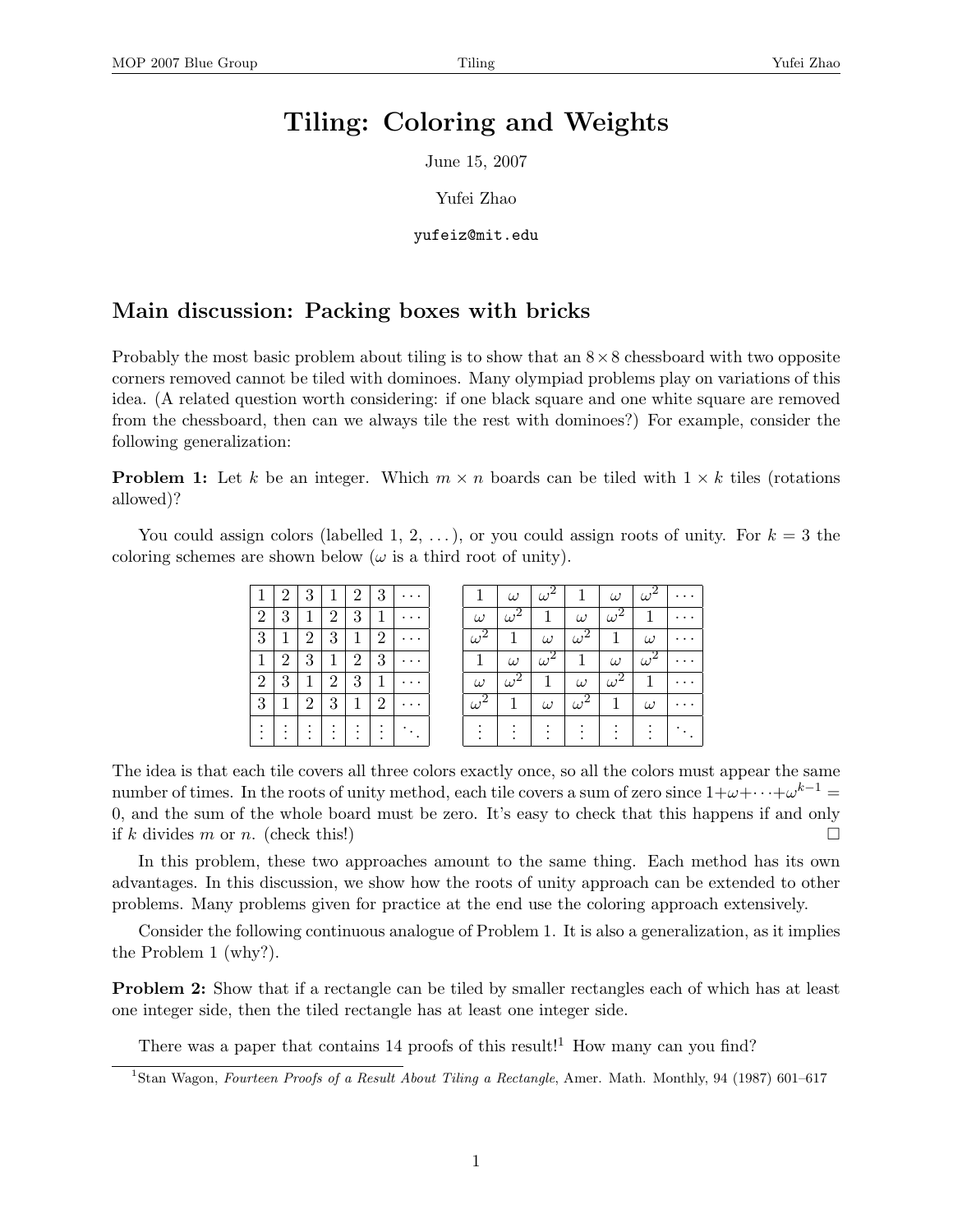Let's see how we can use the idea in Problem 1. In Problem 1, we are essentially assigning the square with coordinates  $(i, j)$  with the value  $\omega^{i+j} = e^{(i+j)\frac{2\pi i}{k}}$ . How can we extend this to the continuous case? One way to do this is to construct the function  $f : \mathbb{R}^2 \to \mathbb{C}$ .

$$
f(x,y) = e^{2\pi i(x+y)}.
$$

This function assigns "weights" to the points of the plane, just as we assigned weights to the squares of the board in Problem 1. In Problem 1, the sum of the roots of unity covered by a single tile is 0. Here, note that the integral of  $f$  over any horizontal or vertical line segment with integer length is zero. This is the key insight.

So, let us place the large rectangle on the 2-D Cartesian coordinate, with its bottom left corner at the origin (assume that all rectangles are placed with its sides parallel to the axes). We can check that the integral of f over any rectangle with one integer dimension is zero. Thus, if a tiling is possible, then the integral of  $f$  over the entire large rectangle must be zero as well. You can check that this is possible only when one of the sides of the large rectangle has integer length as well. The technical details of this argument can be summarized in the following integration:

$$
\iint\limits_{[a,b]\times[c,d]} f\,dA = \int_a^b \int_c^d e^{2\pi i (x+y)}\,dydx = \int_a^b e^{2\pi ix}\,dx \int_c^d e^{2\pi iy}\,dy = \left(\frac{e^{2\pi i b} - e^{2\pi i a}}{2\pi i}\right) \left(\frac{e^{2\pi i d} - e^{2\pi i c}}{2\pi i}\right).
$$

This is a perfectly valid solution. However, it uses calculus (gasp!). Moreover, it uses calculus with complex numbers! Can we get an elementary solution out of this? Well, let's see if we can at least reduce the solution to just calculus over the real numbers. Consider the following function:

$$
f_1(x, y) = \sin(2\pi x)\sin(2\pi y)
$$

The two weight functions  $f_1$  and  $f$  share many common properties, and it turns that the solution still works if we had used  $f_1$  instead of f. (However, the weight function  $cos(2\pi x) cos(2\pi y)$  does not work. Why?)

We can simplify a bit more. Notice that we never really used anything about the exact curvature of sin, as we more or less only need the property that the integral of the function over  $[x, x + 1]$  is 0. So, why don't we "straighten" out our weight function, and use the following:

$$
f_2(x, y) = g(x)g(y)
$$
, where  $g(x) = \begin{cases} 1 & \{x\} \leq \frac{1}{2}, \\ -1 & \{x\} > \frac{1}{2}. \end{cases}$ 

You can check that  $f_2$  also does the trick! Moreover,  $f_3$  allows us to come up with a combinatorial formulation of the solution—just consider the weight function as a black and white coloring of the board. You can work out the details yourself.

Excellent! We just found three of the fourteen solutions.

Now, let's go back to the discrete case, but let's move up a dimension. Can you tile a  $6 \times 6 \times 6$ with  $1 \times 2 \times 4$  boxes? What can we say in general?

**Problem 3:** (de Bruijn) If the box  $A_1 \times \cdots \times A_n$  can be tiled with bricks  $a_1 \times \cdots \times a_n$ , then show that for each i,  $a_i$  divides some  $A_i$ . (Note that this does not necessarily mean that the box is a multiple of the brick, e.g. the box  $1 \times 5 \times 6$  and brick  $1 \times 2 \times 3$ .)

We say that a d-dimensional box  $A$  is a multiple of a d-dimensional box  $B$  if box  $A$  can be tiled by B in such a way that all the copies of B's are placed in the same orientation. Equivalently, A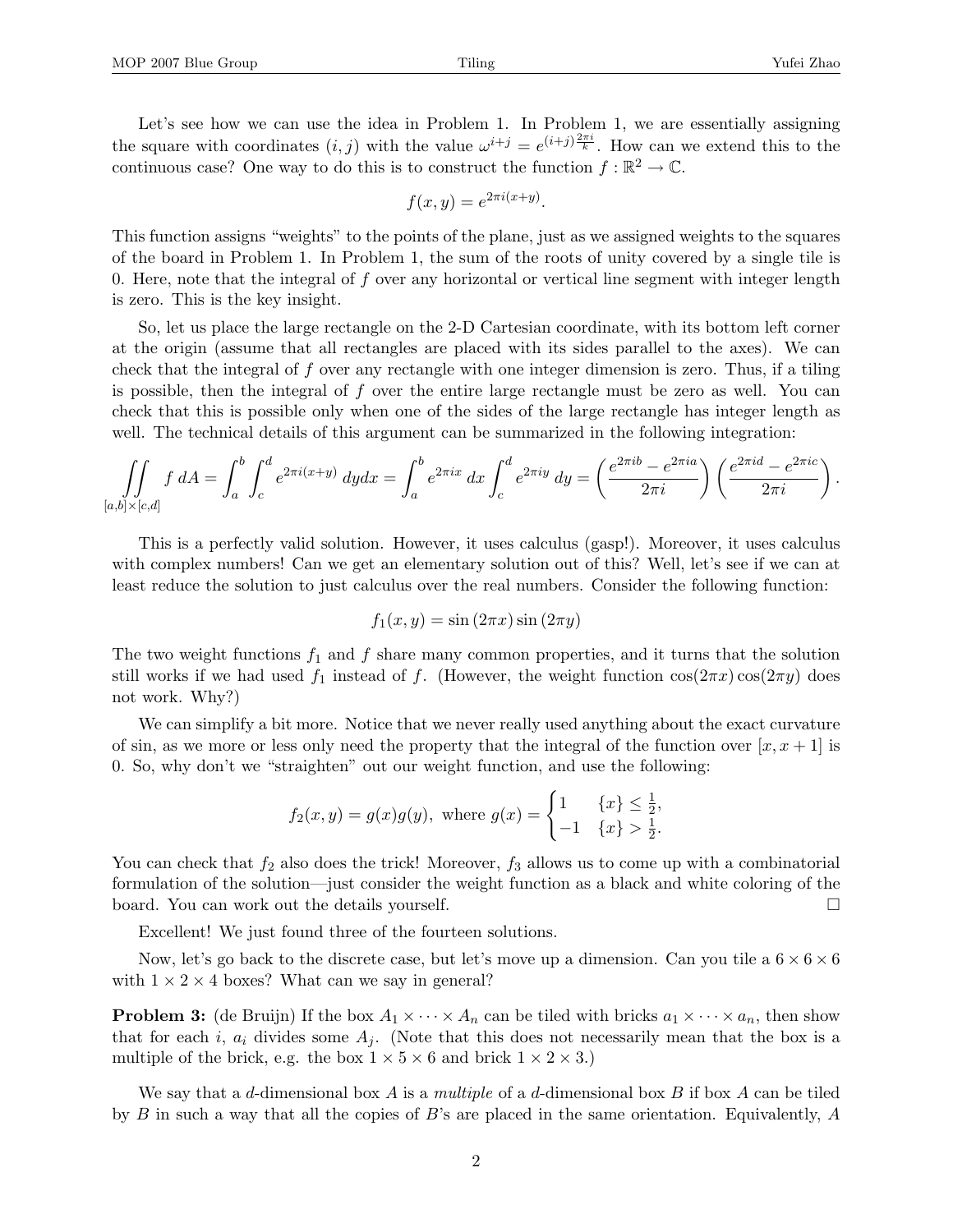is a multiple of B if there is some permutation  $\sigma$  on  $\{1, 2, \ldots, n\}$  such that the *i*-th component of A is an integer multiple of the  $\sigma(i)$ -th component of B for each i.

Problem 3 isn't too difficult. In fact, it's pretty much the same as Problem 1. Let's focus on one particular  $a_i$ , and use the same idea as in problem 1 with  $k = a_i$  to show that one of the dimensions of the box is divisible by  $a_i$ . . В последните поставите на селото на селото на селото на селото на селото на селото на селото на селото на се<br>Селото на селото на селото на селото на селото на селото на селото на селото на селото на селото на селото на

Now, let's restrict ourselves to a certain special case:

**Problem 4:** (de Bruijn) Suppose that the brick  $a_1 \times \cdots \times a_n$  satisfies the divisibility relations  $a_1 | a_2 | \cdots | a_n$ . Then the box  $A_1 \times \cdots \times A_n$  can be tiled with the brick if and only if it's a multiple of the brick.

Let's work our way down through the  $a_i$ 's one by one, starting from the largest. By Problem 3, there is some  $A_i$  that is divisible by  $a_n$ , say  $a_n \mid A_n$ . Now, dropping the last coordinate and take a cross-section of dimension  $A_1 \times \cdots \times A_{n-1}$ . If any tiles of this box has a side of length  $a_n$ , then the divisibility condition allows us to cut up the tiles into  $a_1 \times \cdots \times a_{n-1}$  tiles. So now we end up with a tiling of the box  $A_1 \times \cdots \times A_{n-1}$  with the bricks  $a_1 \times \cdots \times a_{n-1}$ . Repeat the argument.  $\Box$ 

However, if the brick does not satisfy the chain of divisibilities, then there is always some box that can be tiled by the brick without being a multiple of the brick (exercise: prove this!).

Now, what if we are allowed to use two bricks, but with restricted orientations? Then, there is a definitive criterion for when we can tile a box with the bricks. Note that we don't even require the dimensions of the bricks to the be integers!

**Problem 5:** (Bower and Michael) Prove that the d-dimensional box R can be tiled by translates of two given d-dimensional bricks  $B_1$  and  $B_2$  if and only if R can be partitioned by a hyperplane into two sub-boxes  $R_1$  and  $R_2$  such that  $R_i$  is a multiple of  $B_i$  for  $i = 1, 2$ .

Note that the not every tiling has to be bipartite, but the existence of a non-bipartite tiling implies the existence of a bipartite tiling.

The most difficult part of the problem is the 2-D case. However, we have done most of the work for that already! (Where?) The rest is left as exercise.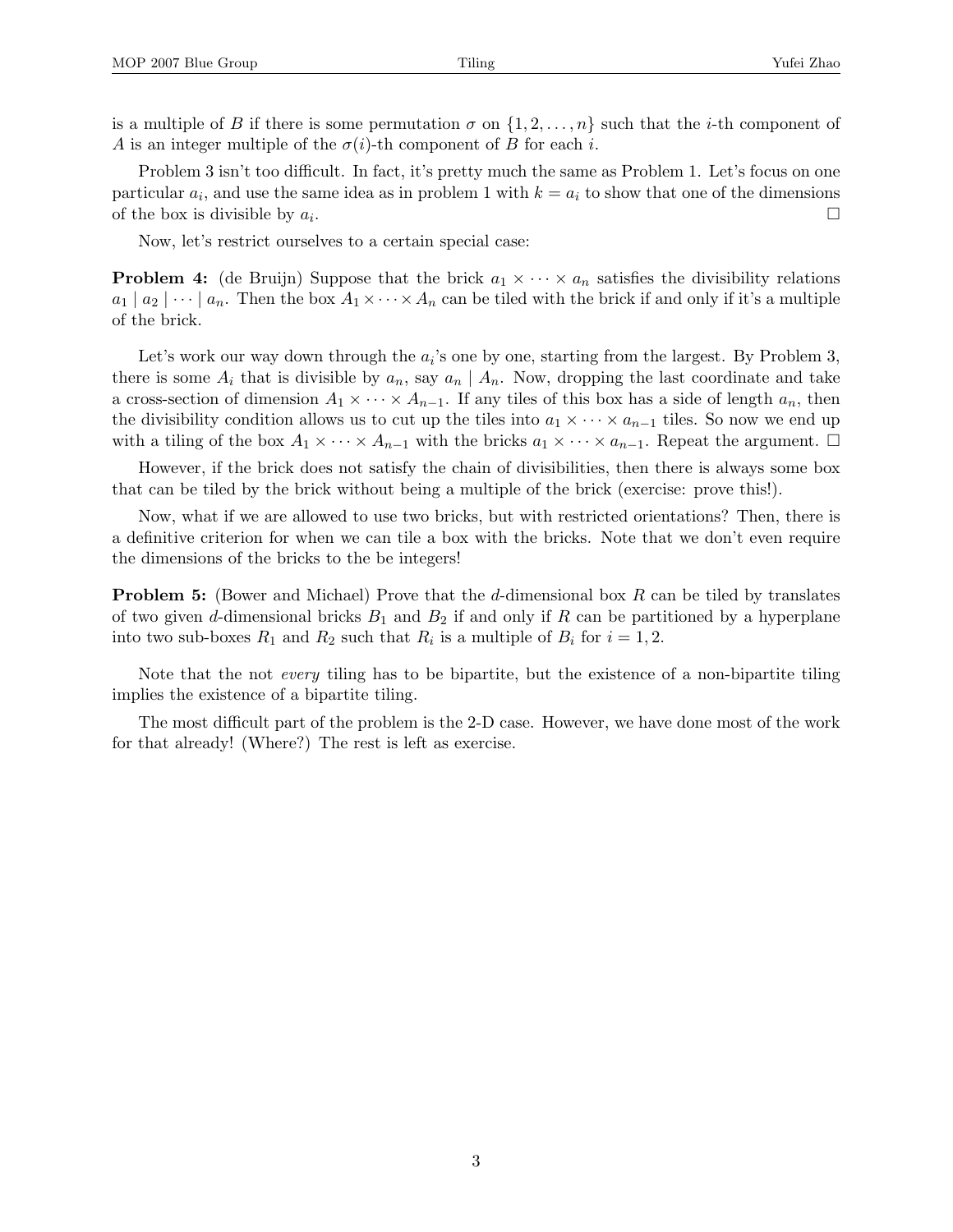## Problems

Key ideas: color the board in some way that gives some constraints or invariants. Often, this involves marking a certain subset of the board. Looking at parities and other modulos is a good idea. Sometimes you may have to use more than one coloring schemes simultaneously<sup>2</sup> to solve a problem. Finally, don't forget that some problem have two (related) parts—proving a constraint and constructing an example.

- 1. Is there a closed knight's tour on a  $5 \times 5$  chessboard?
- 2. For which *n* is there a closed knight's tour on a  $4 \times n$  chessboard?
- 3. (Tournament of Towns 2004) Given two rectangles A and B, such that one can tile a rectangle similar to B using copies of A, show that one can tile a rectangle similar to A using copies of B.
- 4. (Canada 2007) What is the maximum number of dominoes which can be placed on an  $8 \times 9$ board if six are already placed as shown below?

|  |  |           |           | $\bullet$ | $\bullet$ |  |
|--|--|-----------|-----------|-----------|-----------|--|
|  |  |           |           | $\bullet$ |           |  |
|  |  | $\bullet$ | $\bullet$ |           |           |  |
|  |  |           |           |           |           |  |
|  |  |           |           |           |           |  |
|  |  |           |           |           |           |  |
|  |  |           |           |           |           |  |
|  |  |           |           |           |           |  |

- 5. What is the smallest number of squares on an 8×8 chessboard which would have to be painted so that no  $3 \times 1$  rectangle could be placed on the board without covering a painted square.
- 6. Which single square can be removed from a  $7 \times 7$  board so that the rest can be tiled with  $1 \times 3$  trominos.
- 7. Prove that a  $4 \times 11$  rectangle cannot be tiled by L-shaped tetrominoes.



8. (Russia 1996) Can a  $5 \times 7$  board be covered by L-trominos, not crossing its boundary, in several layers, so that each square of the board is covered by the same number of trominos?



<sup>&</sup>lt;sup>2</sup>You may have seen certain "cool" coloring proofs that use the Klein four-group. Those might not actually be as fancy as you thought. The Klein four-group is the group with four elements  $\{e, a, b, c\}$  satisfying the relations  $a^2 = b^2 = c^2 = abc = e$ , but in fact, it is isomorphic to the group of two-dimensional coordinates in mod 2 under addition, i.e.,  $\{(0,0), (1,0), (0,1), (1,1)\}$ . Thus, any coloring proof that uses the Klein four-group can be replicated by multiple applications of a black-white coloring scheme.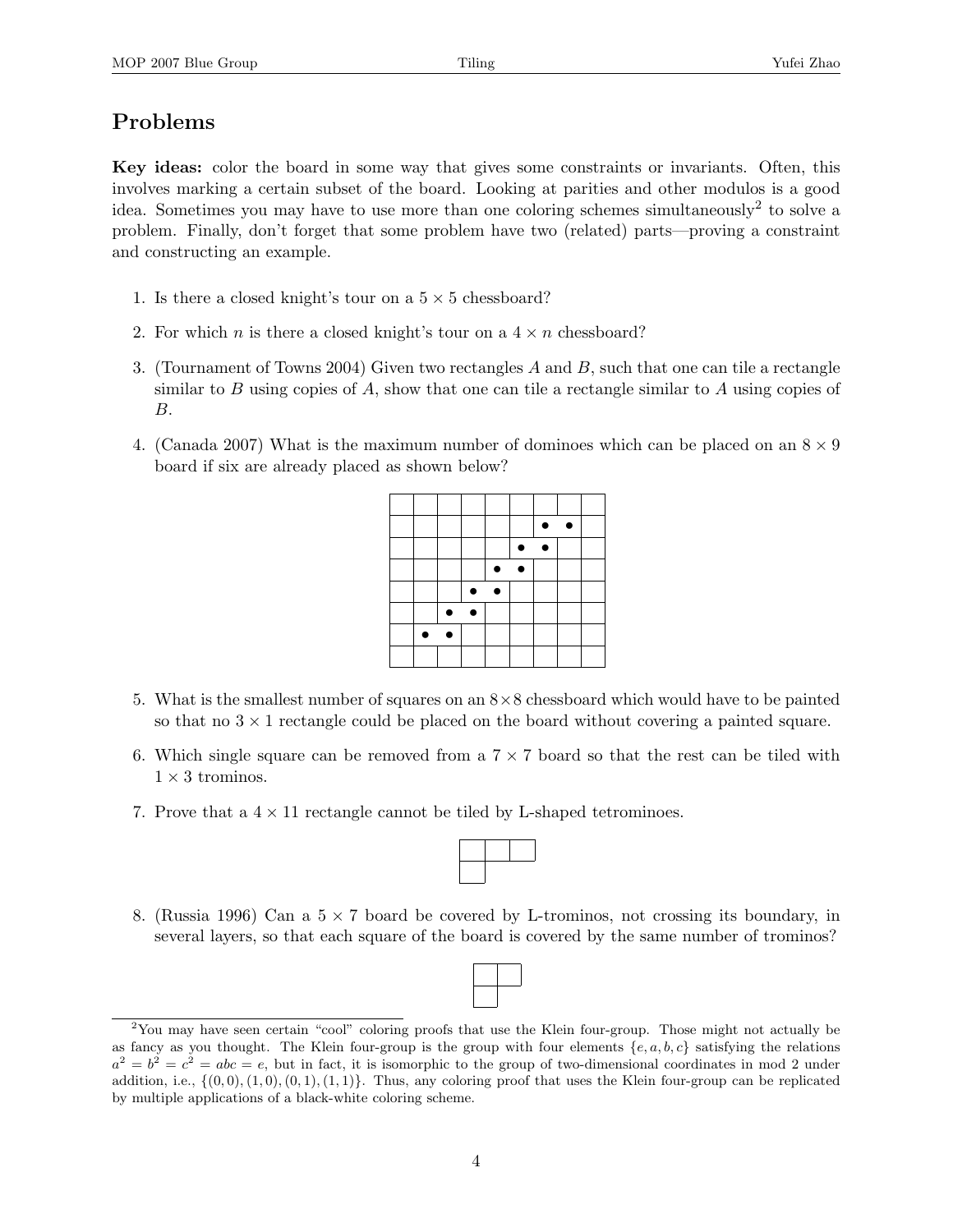- 9. (Russia 2002) A rectangle is partitioned into 100 L-trominos and some  $1 \times 3$  tiles. Someone chosen chosen 96 of these L-trominoes and merge them in pairs into  $48\ 2\times3$  rectangles. Prove that one can translate the remaining 4 L-trominoes and merge them into two  $2 \times 3$  rectangles.
- 10. A  $6 \times 6$  board is tiled by dominoes. Show that there is a line that cuts the board into two parts without cutting any domino.
- 11. (Iurie Boreico) Let n be a positive integer such that  $gcd(n, 6) = 1$ , and let k and l be positive integers. The entries of a  $k \times l$  table are all +1 or -1. One can simultaneously change the signs of any  $n$  consecutive entries horizontally, vertically, or diagonally. Prove that one can eventually make all the entires negative numbers if and only if n divides k or n divides  $l$ .
- 12. (Tournament of Towns 1993) On a  $10 \times 10$  square board we are trying we place ten rectangles: one  $1 \times 4$ , two  $1 \times 3$ , three  $1 \times 2$  and four  $1 \times 1$ . Prove that if we arbitrarily place the rectangles on the board but in the aforementioned order, then at each step, it is always possible to fit the rectangle into the board so that it does not share a point (even on the boundaries) with an existing rectangle.
- 13. There is a  $5 \times 5$  array of lights, such that at each step, we may toggle all the lights in any  $2 \times 2$ ,  $3 \times 3$ ,  $4 \times 4$  or  $5 \times 5$  sub-square. Initially all the lights are switched off. After a certain number of toggles, exactly one light is switched on. Find all the possible positions of the light.
- 14. (APMO 2007) A regular  $(5\times5)$ -array of lights is defective, so that toggling the switch for one light causes each adjacent light in the same row and in the same column as well as the light itself to change state, from on to off, or from off to on. Initially all the lights are switched off. After a certain number of toggles, exactly one light is switched on. Find all the possible positions of the light.
- 15. (USAMO 1998) A computer screen shows a 98×98 chessboard, colored in the usual way. One can select with a mouse any rectangle with sides on the lines of the chessboard and click the mouse button: as a result, the colors in the selected rectangle switch (black becomes white, white becomes black). Determine the minimum number of mouse clicks needed to make the chessboard all one color.
- 16. (Balkan 2000) Determine the maximum number of  $1 \times 10\sqrt{2}$  rectangles that can be placed on a  $50 \times 90$  rectangle without overlap and so that the small rectangles have its sides parallel to the large rectangle.
- 17. (IMO Shortlist 2002) For n an odd positive integer, the unit squares of an  $n \times n$  chessboard are colored alternately black and white, with the four corners colored black. For which values of is it possible to cover all the black squares with non-overlapping L-trominos? When it is possible, what is the minimum number of L-trominos needed?
- 18. (IMO Shortlist 2000) A staircase-brick with 3 steps of width 2 is made of 12 unit cubes. Determine all integers for which it is possible to build a cube of side  $n$  using such bricks.